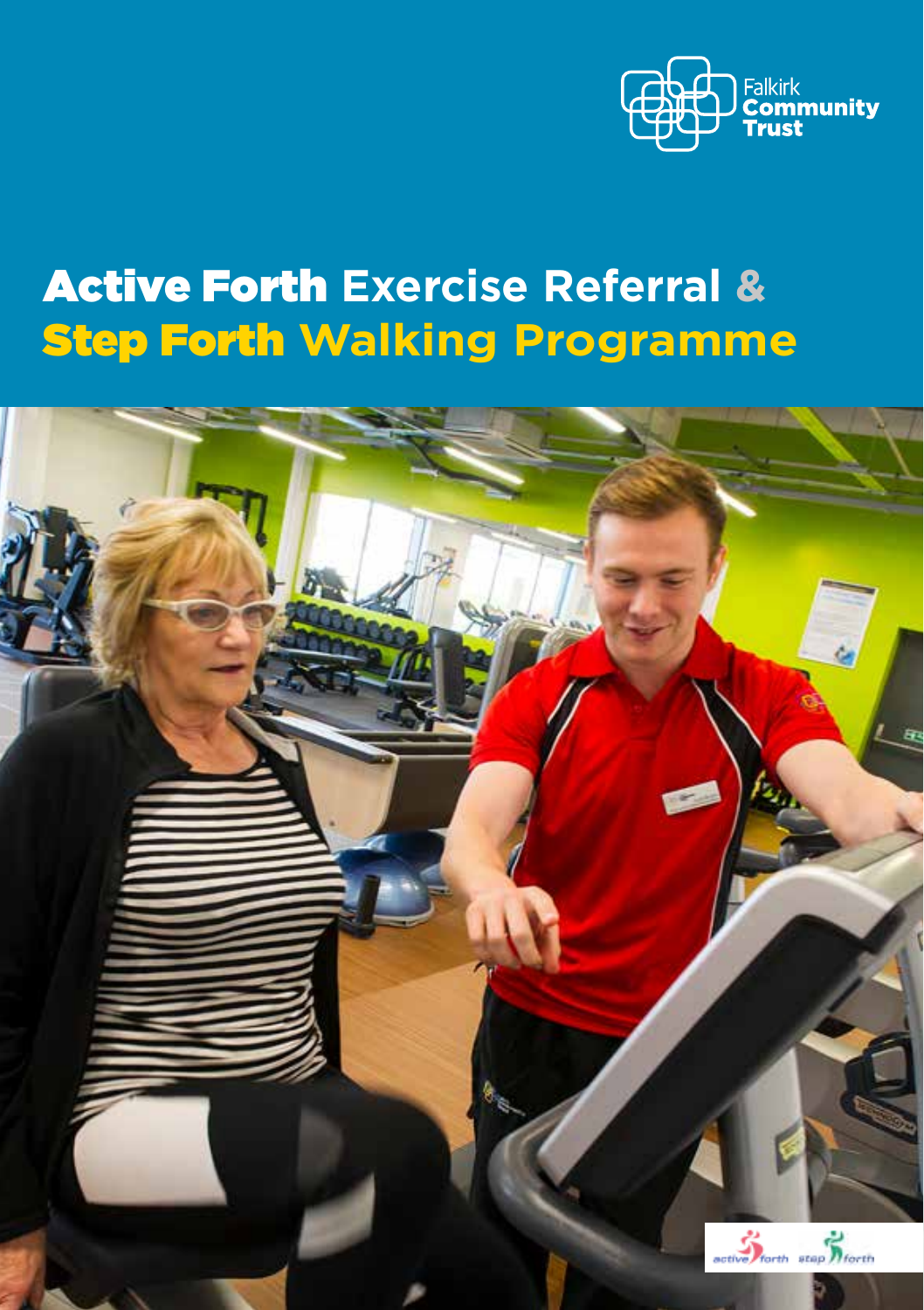# **Active Forth**



**Active Forth has been Referrals include making Falkirk healthier and happier with over 15 years' experience**. We provide tailored physical activity programmes to any age group who are diagnosed with chronic conditions or have had post-surgery/injuries.

Our aim is to make our customers' healthier, fitter, more confident and improve their standard of living.

The referral scheme has been designed to allow a variety of medical professionals to refer people to us.

 Injury or Post Rehab Surgery **Type 2 Diabetes<br>Arthritis Stroke Fibromyalgia**  Serious respiratory disorder **Cancer Rehab Cancer Rehab Osteoporosis Motor Disease Epilepsy**  Hypertension stage 3+ Falls Prevention Parkinson's Type 1 Diabetes PVD Chronic Fatigue Syndrome Chronic Cardiac Back Pain Mental Health Cystic Fibrosis



**Having been told he would never walk again Robin took his first steps with the help of Active Forth. This is his inspiring story:** I was referred to Active Forth after suffering a stroke. I had no use of my left arm and I felt really down and was frustrated by lack of mobility and inability to do simple tasks. I attend the gym twice a week and attend the strength and balance class. My stamina has greatly increased as well as the strength and the grip in my left hand. I would recommend Active Forth to anyone who wishes to improve their overall health. Robin, 72.

#### **Here is what you can do**

- · 24 week tailored gym programme written by a qualified exercise specialist
- · Active Forth Classes
- · Strength and Balance class
- Back Into Motion (Back rehabilitation)
- · Otago Class (Falls Prevention)
- · Aqua classes
- Hydrotherapy pool
- · Swimming Access

#### **Active Minds**

The physical activity referral scheme for people with mental health problems, including low mood, anxiety and depression. Our referral consultants aim to introduce individuals to regular physical activity to accompany or act as an alternative form of treatment.

#### **How will the scheme help me ?**





Before I started active forth, I suffered from knee dislocations, constant pain and found it difficult to walk. Through Active Forth

I learned how to strengthen the muscles in my legs to prevent any more injuries and progressed onto more complicated movements. I have developed a greater understanding of my own body, gained strength and confidence and have begun learning to do Olympic weightlifting. The Active Forth team have been fantastic and have helped me recover far better than I had ever expected. Sam, 19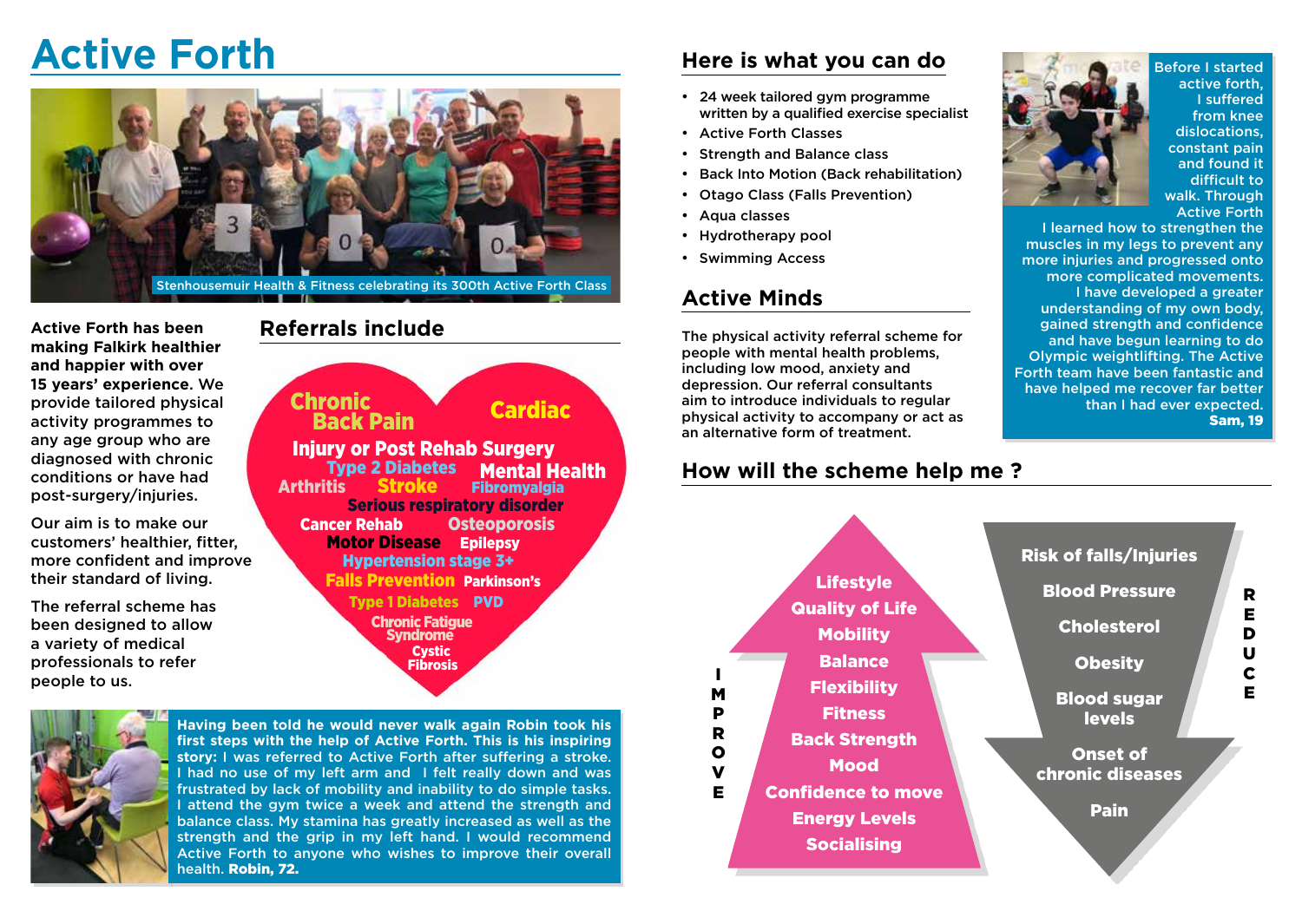

#### **How to get started**

You can pick up a referral form from our clubs or from your health professional. We are based at Grangemouth Sports Complex, Mariner Centre, Bo'ness Recreation Centre and Stenhousemuir Health & Fitness.

We will contact you for your free initial consultation at one of our clubs, where we will go over your referral form and how the programme works.



Active Forth has given me the confidence to exercise again and has improved my health. I manage my pain better and feel great after classes. Maggie (Multiple Sclerosis), 66.

Contact us... Full contact details on back page.



## **What is involved?**

- Initial Consultation (Free)
- Second Appointment where a physical activity programme is devised.
- 4 and 8 week reviews
- 12 week feedback session where results are sent back to Medical Professional
- Follow-up session at 24 weeks

Our monthly membership or pay as you go is available to all referred individuals and gives access to all of our facilities. Your Active Forth Instructor will guide you on what to start with and how to progress through the programme to get the best results. We look forward to starting with you on this journey to better health.



## **Step Forth**

## Walk your way to better health



Step Forth is our award winning volunteer led free walking programme designed to improve your physical activity levels through walking. Walks take place all around Falkirk, from Bo'ness to Denny and the Braes to Carronshore and are suitable for all ages and abilities. Step Forth started in 2003 and has expanded massively and holds hundreds of walks every year.

Step Forth has won multiple awards such as the Health Alliance Award for its Buggy Walking group and

Otago programme. Our own Step Forth Coordinator has won the Paths for All Manager of the Year. This dedication by the team has made Step Forth an invaluable free service to the people of Falkirk.



These walks are accurate at the date of print. Please check our website for the most current walks. **www.falkirkcommunitytrust.org/fitness/step-forth/**

| <b>DAY</b>      | <b>TIME</b>                                  | <b>LOCATION</b>                                                                 | <b>COST</b> |  |
|-----------------|----------------------------------------------|---------------------------------------------------------------------------------|-------------|--|
| Monday          | 10:00                                        | <b>Health Walk, Falkirk Stadium</b>                                             |             |  |
|                 | 10:00                                        | <b>Grangemouth Community Education Unit</b>                                     |             |  |
|                 | 10:30                                        | Kinneil Museum Bo'ness                                                          |             |  |
|                 | 12:30                                        | Buggy Walk, Polmont, behind church hall                                         |             |  |
|                 | 13:15                                        | <b>Buggy Walk, Falkirk Stadium</b>                                              |             |  |
|                 | 18:45                                        | <b>Health Walk, Bonnybridge Community Education Unit</b>                        |             |  |
|                 | 19:00                                        | <b>Heart of the Helix, Falkirk Stadium</b>                                      | F           |  |
| <b>Tuesday</b>  | <b>Carronshore Community Centre</b><br>10:00 |                                                                                 |             |  |
|                 | 14:00                                        | <b>Kinneil Museum Bo'ness</b>                                                   | R           |  |
| Wednesday       | 10:00                                        | <b>Grangemouth Community Education Unit</b><br>+ Otago Class (Falls prevention) | Е           |  |
|                 | 10:30                                        | Carriden History Walk, Carriden Church, Bo'ness                                 | F           |  |
|                 | 19:00                                        | <b>Helix Connect, Falkirk Stadium</b>                                           |             |  |
| <b>Thursday</b> | 10:00                                        | <b>Tesco Redding Car Park at Recycling Area</b>                                 |             |  |
|                 | 10:30                                        | <b>Kinneil Museum Bo'ness</b>                                                   |             |  |
|                 | 13:15                                        | <b>Buggy Walk, Larbert Library</b>                                              |             |  |
| Fridav          | 13:15                                        | Buggy Walk, Bonnybridge health centre                                           |             |  |
| <b>Saturday</b> | 10:00                                        | <b>Carronshore Community Centre</b>                                             |             |  |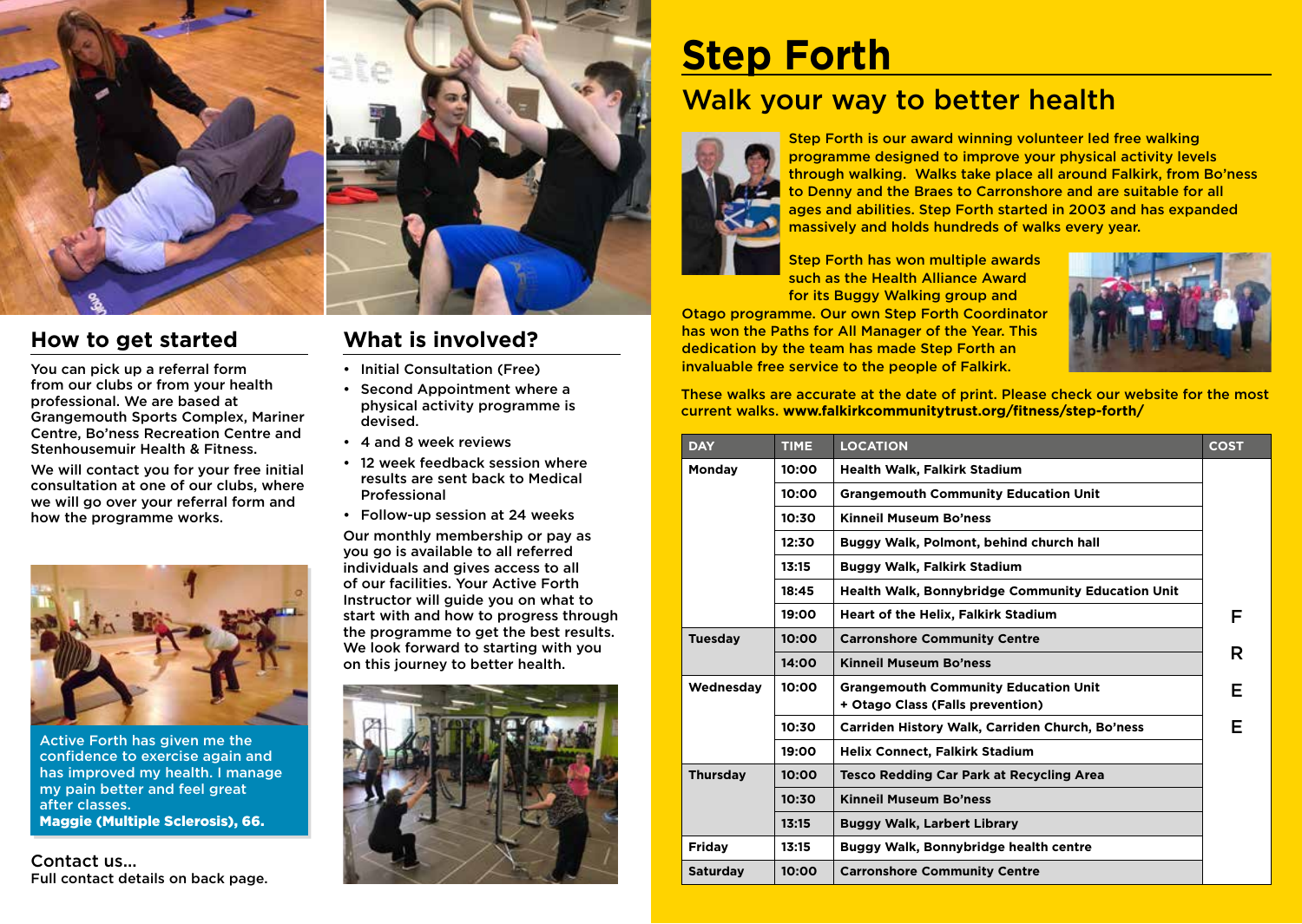

"The biggest benefit has been access to so many local walks and routes I never knew existed".





## **Buggy Walks**

If you are a new parent or grandparent why not come along to one of our popular Buggy Walking groups around the Falkirk Council area. Walks are led by trained volunteers and give you an opportunity to chat to other new parents.

Our Buggy Walks started in September 2009 with a weekly walk in Bonnybridge. It was developed by the Health Visitor team and Step Forth, as a way to bring new parents together to share their stories, experiences and concerns in a safe, friendly and welcoming environment.





## **Volunteering**

We are always looking for volunteers for our health walks and projects. Please contact us if you are interested in helping out.



#### **How to get started:**

**Contact: Barbara McConnell:** Step Forth Development Officer Tel. 01324 504556 E: stepforth@falkirkcommunitytrust.org

## **Step Forth Walks in Falkirk**

We have walks in Grangemouth, Bo'ness, Brightons, Carronshore and the Helix.

## **Health Walks**

Designed to provide a sociable, friendly and supportive environment. Walks last less than 1 hour and our walk leaders will make sure they go at a pace which is suitable for your ability. These walks are good for a first timer and are suitable for all abilities. A must if you are looking for a fun and sociable walk!

**Helix Walks**

The Helix pathways provide the perfect environment for our walks. We have a health walk which is split into 3 paces: a slower pace, medium pace and a brisk walk. The Heart of The Helix and Helix Connect allow you to explore the beautiful parkland and paths with our knowledgeable, trained walk leaders. Walkers should be able to walk unaided.

A must for all Helix fans!

## **Nordic Walking**

Nordic Walking is a full body exercise which is easy on the joints, using specially designed poles to strengthen and tone your whole body. It is suitable for all ages and fitness levels. Courses run twice a year at a cost of £20. For more info see the Falkirk Community Trust website or contact our Step Forth Coordinator.

"The walk leader (Margery) is excellent and always considers the various abilities of the group."